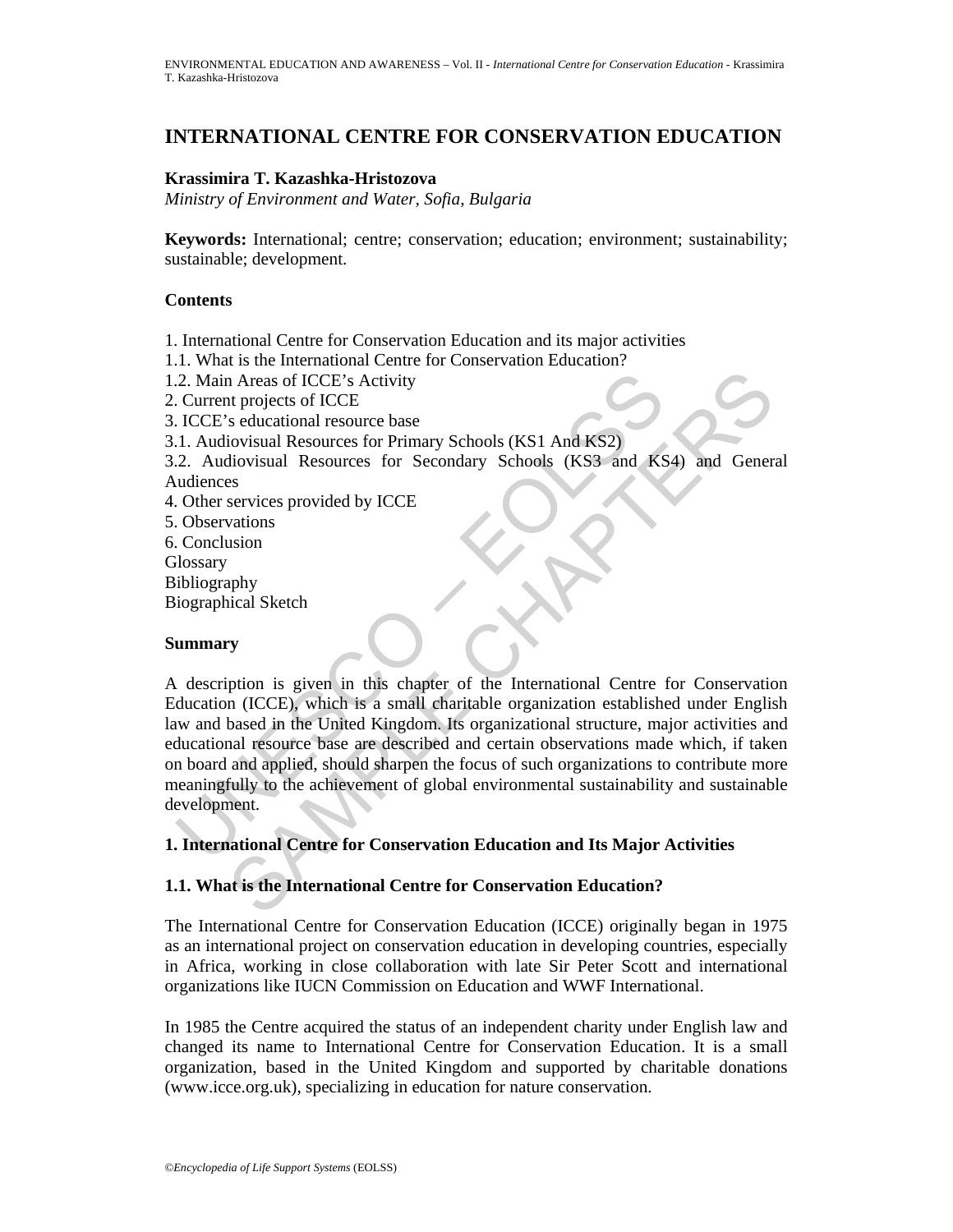### **1.2. Main Areas of ICCE's Activity**

Over the years ICCE has undertaken work for IUCN, UNESCO and WWF International, the European Union and several governments and aid agencies; provided consultancy services to many international organizations as well as training in environmental education and communication. ICCE's work, focusing mainly on Africa, may be categorized as follows:

- a) *Research projects:* a typical example is the major research project, entitled Education and Communication for Sustainable Development in Africa (ECoSA), undertaken for the European Union and completed in 1996.
- b) *Practical projects:* ICCE has been involved in a variety of such projects. The construction of mobile education units for Africa is a typical example.
- c) *Publications:* ICCE has published many books, reports and other useful documents. The Pan-African Wildlife Clubs Resource Book, which was produced for the ECoSA project, is a major ICCE publication.
- d) *Technical Support Services:* these include design and production of audio-visual (AV) materials and CDs.

In 1998 ICCE was forced to downsize its activities and revise its organizational structure because of funding difficulties. In the restructuring that followed many of its technical support services (AV and CD production, design and printing) were transferred to Conservation Education Services and ICCE Photo-library, both operating as independent entities (www.icce.org.uk).

# **2. Current Projects of ICCE**

Current major projects of ICCE are the following (www.icce.org.uk).

construction of mobile education units for Africa is a typical example *Publications:* ICCE has published many books, reports and other unit The Pan-African Wildlife Clubs Resource Book, which was percepted and project, is truction of mobile education units for Africa is a typical example.<br>
liceations: ICCE has published many books, reports and other useful document<br>
Pan-African Wildlife Clubs Resource Book, which was produced for the<br>
SA pr *Eco-Congregation Programme, UK:* ICEE is working in close collaboration with the Bethesda Methodist Church in Cheltenham, United Kingdom, which is an all-age worshipping, witnessing community striving to be faithful to the gospel of Jesus Christ and offers a wide range of weekly services and activities to that end, to raise the green credentials of the church under the National UK Eco-Congregation Programme. The project involved establishing "ten green commandments" including among others a "traidgreen" initiative, discussing green issues in house groups and organizing a special "Conservation Sunday". The project has been very successful — in 2003 the church received the national award for its work.

*Wildlife Utilisation Raises Community Standards (WURCS), Malawi:* funded by the UK Community Fund, this six-year program is aimed at improving the quality of life of villagers living in the lakeside communities of the *Mangochi* District. Working in collaboration with the Wildlife  $\&$  Environmental Society of Malawi (WESM), ICCE is involved in several of the programme activities including establishment of tree nurseries, bee-keeping, rearing guinea fowl, and improving vegetable growing.

*Environmental Publishing Unit, Malawi:* in response to the need for a specialized design and publishing service for organizations involved in sustainable development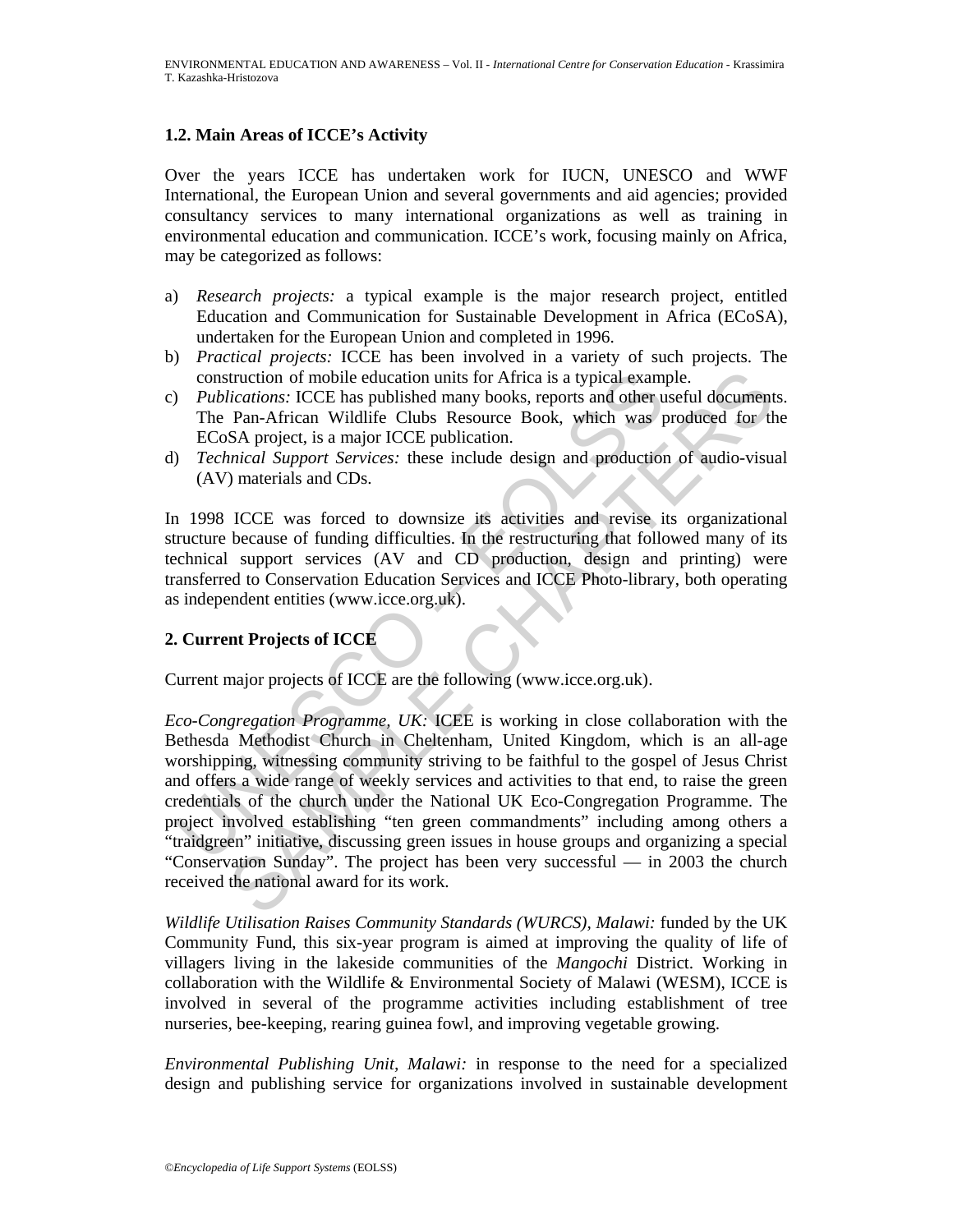and related activities in Malawi, ICCE has been providing help to set up an Environmental Publishing Unit (EPU) there. A new EPU office has already been established at the WESM headquarters in *Limbe* and WESM's graphic designer trained at ICCE.

### **3. ICCE's Educational Resource Base**

Over the years ICCE has produced an impressive resource base of audio-visual aid materials for conservation education at primary and secondary levels which can be used to inform and educate general audiences too. The following apply to these materials, available at reasonable prices (www.icce.org.uk):

- Comparison and environmental education experts, they alone the minimum resources are flexible by design and have been thoroughly "field" tested in classroom;<br>
Sassroom;<br>
Securicular resources with specific relevance to stu • Developed by primary school teachers and environmental education experts, these teaching resources are flexible by design and have been thoroughly "field" tested in the classroom;
- Copyright-free masters of work cards and work sheets are included in each resource pack;
- Developed by primary school teachers and environmental education<br>teaching resources are flexible by design and have been thoroughly<br>the classroom;<br>the values of work cards and work sheets are included<br>pack;<br>Cross-curricula • Cross-curricular resources with specific relevance to study programs in science and geography have been produced with the support of the UK Department of the Environment;
- Sets of high quality slides are supplied in plastic pocket wallets with scripts and optional pre-recorded narration on audio cassette;
- Many of the resource packs also contain work sheets and additional information that do not need photo-copying.

# TO ACCESS ALL THE **7 PAGES** OF THIS CHAPTER, Visit: http://www.eolss.net/Eolss-sampleAllChapter.aspx

#### **Bibliography**

- - -

BOWER, G. H., 1975, "Cognitive psychology: an introduction", in W. Estes (Ed.) *Handbook ofLearning and Cognitive Processes*, Vol. 1, Hillsdale, Lawrence Erlbaum Associates Inc., New Jersey. [In this article the author provides a lucid introduction to cognitive psychology, including child development under the interactionist paradigm].

BRUCE, T., 1997, *Early Childhood Education*, Hodder & Stoughton, London. [This book gives an excellent account of early childhood education including the ten principles of learning in the modern context and how they are to be applied in practice].

LÉVI-STRAUSS, C., 1999, *Structural Anthropology*, New York, Basic Books. [In this famous book on social anthropology the author informs readers about his understanding of man and society in terms of religion, mythology, art, and, perhaps most importantly, social organization].